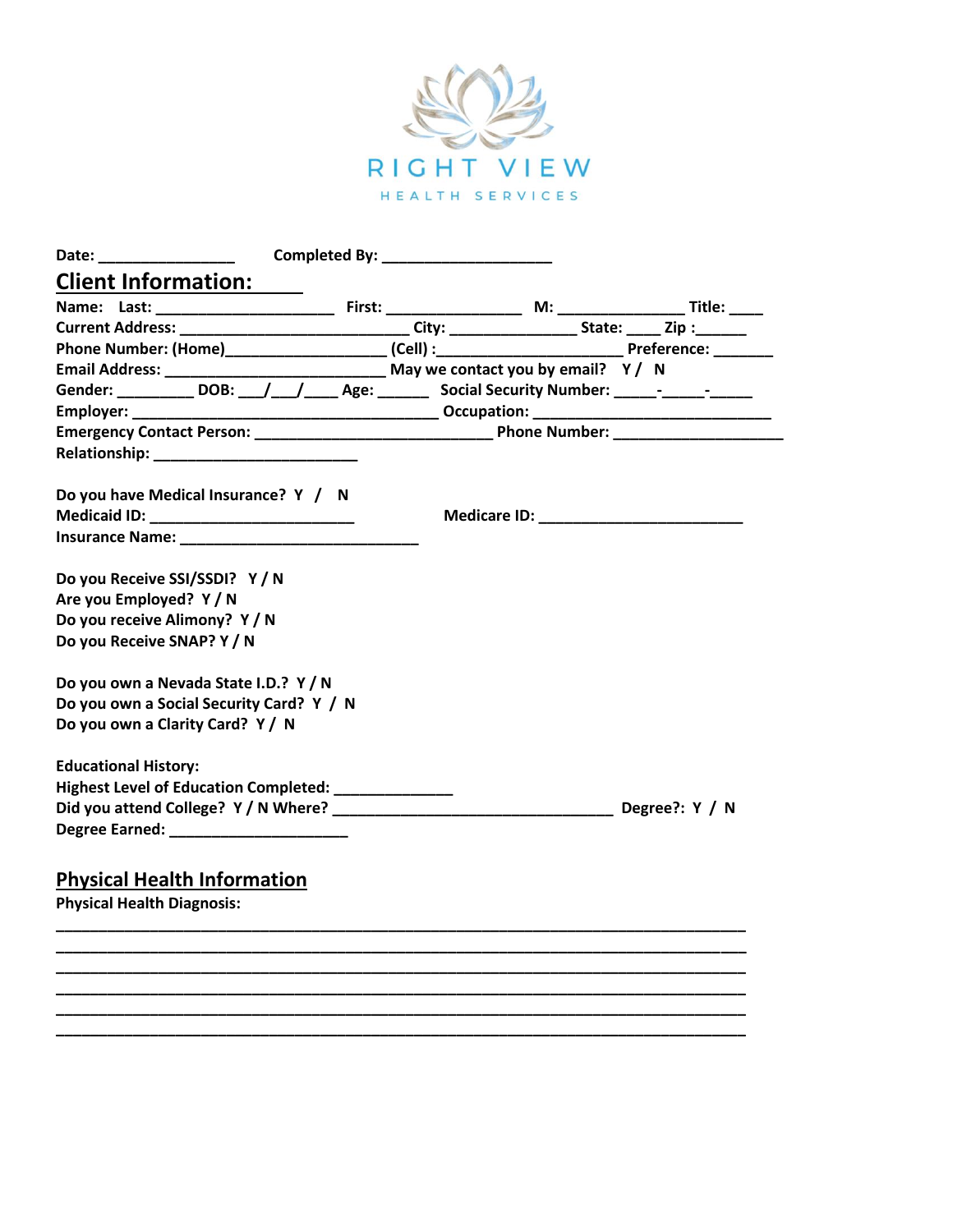

|                                                | Hospital                                                                                                              | <b>Reason for Stay</b>                | <b>Duration</b>       |  |
|------------------------------------------------|-----------------------------------------------------------------------------------------------------------------------|---------------------------------------|-----------------------|--|
|                                                |                                                                                                                       |                                       |                       |  |
|                                                |                                                                                                                       |                                       |                       |  |
|                                                |                                                                                                                       |                                       |                       |  |
| <b>Primary Doctor</b>                          |                                                                                                                       |                                       |                       |  |
|                                                |                                                                                                                       |                                       |                       |  |
|                                                |                                                                                                                       |                                       |                       |  |
|                                                |                                                                                                                       |                                       |                       |  |
|                                                |                                                                                                                       |                                       |                       |  |
| <b>Mental Health Information</b>               |                                                                                                                       |                                       |                       |  |
| Mental Health Diagnosis: In client's own words |                                                                                                                       |                                       |                       |  |
| Major Depressive Disorder                      |                                                                                                                       | Post-Traumatic Stress Disorder (PTSD) | Dissociative Disorder |  |
|                                                |                                                                                                                       |                                       |                       |  |
| Generalized Anxiety Disorder                   | <b>OCD</b>                                                                                                            |                                       | Eating Disorder:      |  |
| Bi-Polar                                       |                                                                                                                       | Schizophrenia:                        | Personality Disorder  |  |
| Panic Disorder                                 |                                                                                                                       | ADD/ADHD                              | Other:                |  |
| Other:                                         | Other:                                                                                                                |                                       | Other:                |  |
| <b>Mental Health Hospitalization</b>           | Hospital                                                                                                              | <b>Reason for Stay</b>                | <b>Duration</b>       |  |
|                                                |                                                                                                                       |                                       |                       |  |
|                                                |                                                                                                                       |                                       |                       |  |
| <b>Mental Health Information</b>               |                                                                                                                       |                                       |                       |  |
| <b>Current Therapist</b>                       |                                                                                                                       |                                       |                       |  |
|                                                |                                                                                                                       |                                       |                       |  |
|                                                |                                                                                                                       |                                       |                       |  |
|                                                | <u> 1989 - Johann John Stone, markin amerikan basar dan berkembang dan berkembang dan basar dan berkembang dan be</u> |                                       |                       |  |

| (Case Managers, PSR, BST, Payee etc)                                                                                                                                                                                           |  |
|--------------------------------------------------------------------------------------------------------------------------------------------------------------------------------------------------------------------------------|--|
| Name: Name                                                                                                                                                                                                                     |  |
| Address: Andreas and the set of the set of the set of the set of the set of the set of the set of the set of the set of the set of the set of the set of the set of the set of the set of the set of the set of the set of the |  |
| <b>Phone:</b>                                                                                                                                                                                                                  |  |
| Fax:                                                                                                                                                                                                                           |  |